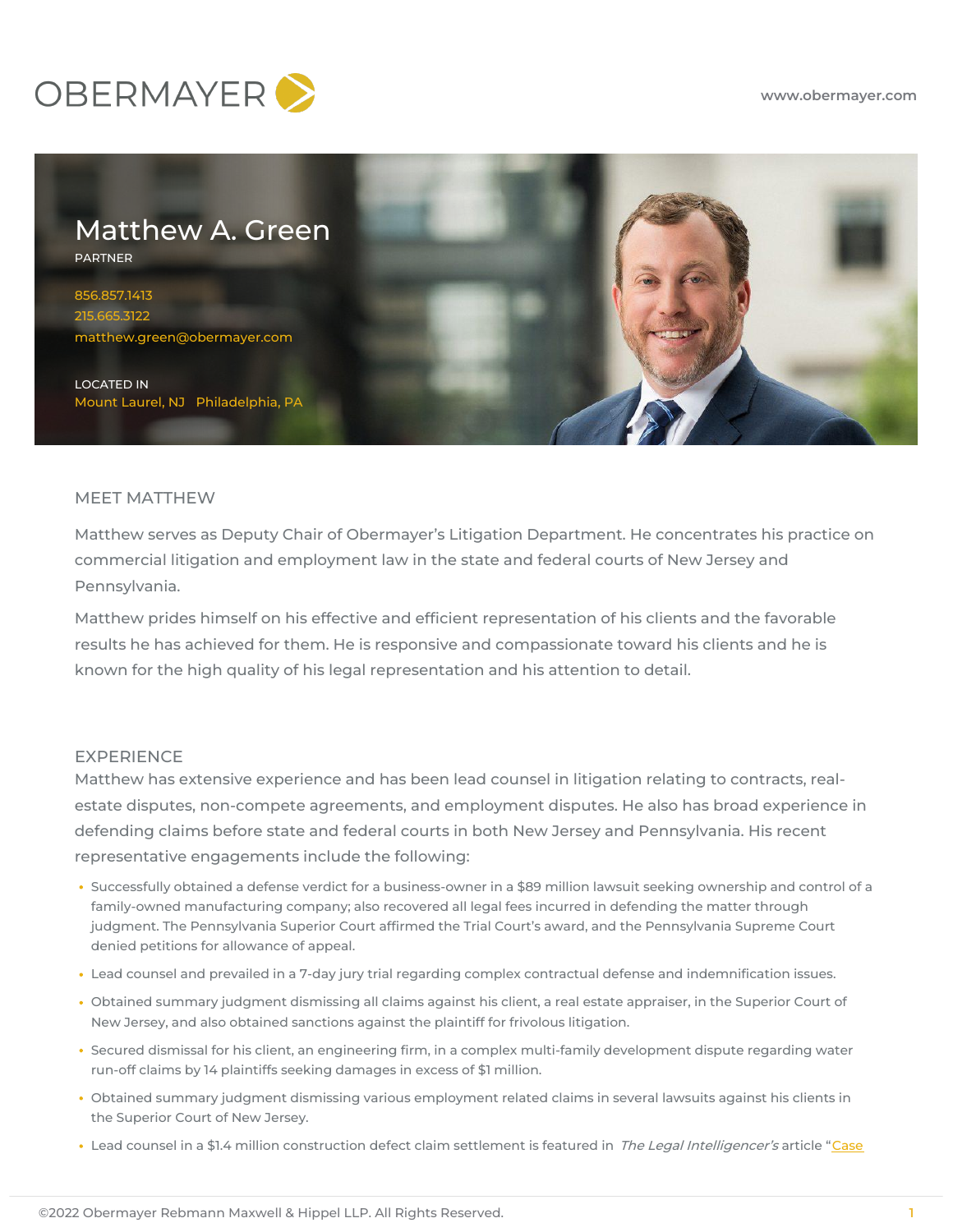

Over Alleged Defects at Condos Is Settled" (January 8, 2013) and was listed as the fourth largest settlement in Pennsylvania in 2012. The case was also highlighted in The Pennsylvania Record (January 21, 2013). The case centered on homebuyers who purchased newly constructed condo units only to find major issues with their units and the building, which the developer refused to address.

- Prevailed on summary judgment dismissing a New Jersey Public Policy and Age Discrimination Complaint asserted against his client in the District Court of New Jersey.
- After a three-day bench trial, successfully obtained a defense verdict on behalf of his client on claims asserted by a former employee who he was owed money for unpaid wages and commissions.
- Prevailed on a motion to dismiss a discrimination claim asserted against an individual supervisor in the Superior Court of New Jersey.
- Successfully obtained partial summary judgment dismissing a claim against his client valued over \$1 million.
- Prevailed on preliminary objections in the Court of Common Pleas, Philadelphia County, and was able to have his client, a notary, completely dismissed from a quiet title action.
- Successfully obtained a preliminary injunction precluding a plaintiff from attempting to sell his property without honoring the parties' right of first refusal agreement.
- Prevailed on a motion to dismiss claims asserted by a tenant against its real estate broker.
- Represented a client in a claim brought by a subcontractor seeking in excess of a \$250,000. As lead counsel, prevailed on a motion to dismiss in the Federal District Court of New Jersey. After a long battle, convinced the Court to dismiss the case and require that the plaintiff arbitrate the disputes pursuant to its contract with the contractor.
- After two years of litigation in the Superior Court of New Jersey, Camden County, successfully prevailed on a summary judgment motion dismissing a plaintiff's whistleblower complaint in its entirety.

# NEWS & INSIGHTS

# **Waiving Goodbye: Supreme Court Says Prejudice No Longer Required to Establish Employer Waived Right to Arbitrate [Employee's](https://www.hrlegalist.com/2022/05/waiving-goodbye-supreme-court-says-prejudice-no-longer-required-to-establish-employer-waived-right-to-arbitrate-employees-claims/) Claims**

May 26, 2022 by Charles L. Shute Jr., [Matthew](https://www.hrlegalist.com?posts-author=auth-22) A. Green

**Obermayer Attorney Matthew Green's [Defamation](https://www.obermayer.com/obermayer-attorney-matthew-greens-defamation-suit-dismissal-featured-in-law360/) Suit Dismissal Featured in Law360**

April 07, 2022 by [Matthew](https://www.obermayer.com/news-insights/?posts-author=atty-2544) A. Green

## **Matthew Green and Henry Noye to Present "A Guide to [Commercial](https://www.obermayer.com/matthew-green-and-henry-noye-to-present-at-accs-virtual-litigation-cle-institute/) Arbitration for Business People"**

February 03, 2022 by [Henry](https://www.obermayer.com/news-insights/?posts-author=atty-9587) J. Noye, [Matthew](https://www.obermayer.com/news-insights/?posts-author=atty-2544) A. Green

## **New Jersey [Supreme](https://www.hrlegalist.com/2021/11/new-jersey-supreme-court-could-upend-the-states-real-estate-industry/) Court Could Upend The State's Real Estate Industry**

November 29, 2021 by [Matthew](https://www.hrlegalist.com?posts-author=auth-64) A. Green, Charles L. Shute Jr.

## **Matthew Green Successfully Defends Against a Claim by a [Governmental](https://www.obermayer.com/matthew-green-and-joshua-kaplan-successfully-defend-against-a-claim-by-a-governmental-body/) Body**

September 28, 2021 by [Matthew](https://www.obermayer.com/news-insights/?posts-author=atty-2544) A. Green

#### **From Law360: Pa. [Unemployment](https://www.obermayer.com/from-law360-pa-unemployment-ruling-shows-shift-in-gig-worker-analysis/) Ruling Shows Shift In Gig Worker Analysis**

August 13, 2020 by [Matthew](https://www.obermayer.com/news-insights/?posts-author=atty-2544) A. Green

## ACTIVITIES & HONORS

- Selected by South Jersey Biz as one of the "20 under 40" young leaders in the South Jersey area.
- Recognized as a "New Jersey Rising Stars" in 2016, 2015, 2014, 2013, 2011, 2010, 2009 and 2008.
- Chosen for "Pennsylvania Rising Stars" from 2010-2013.